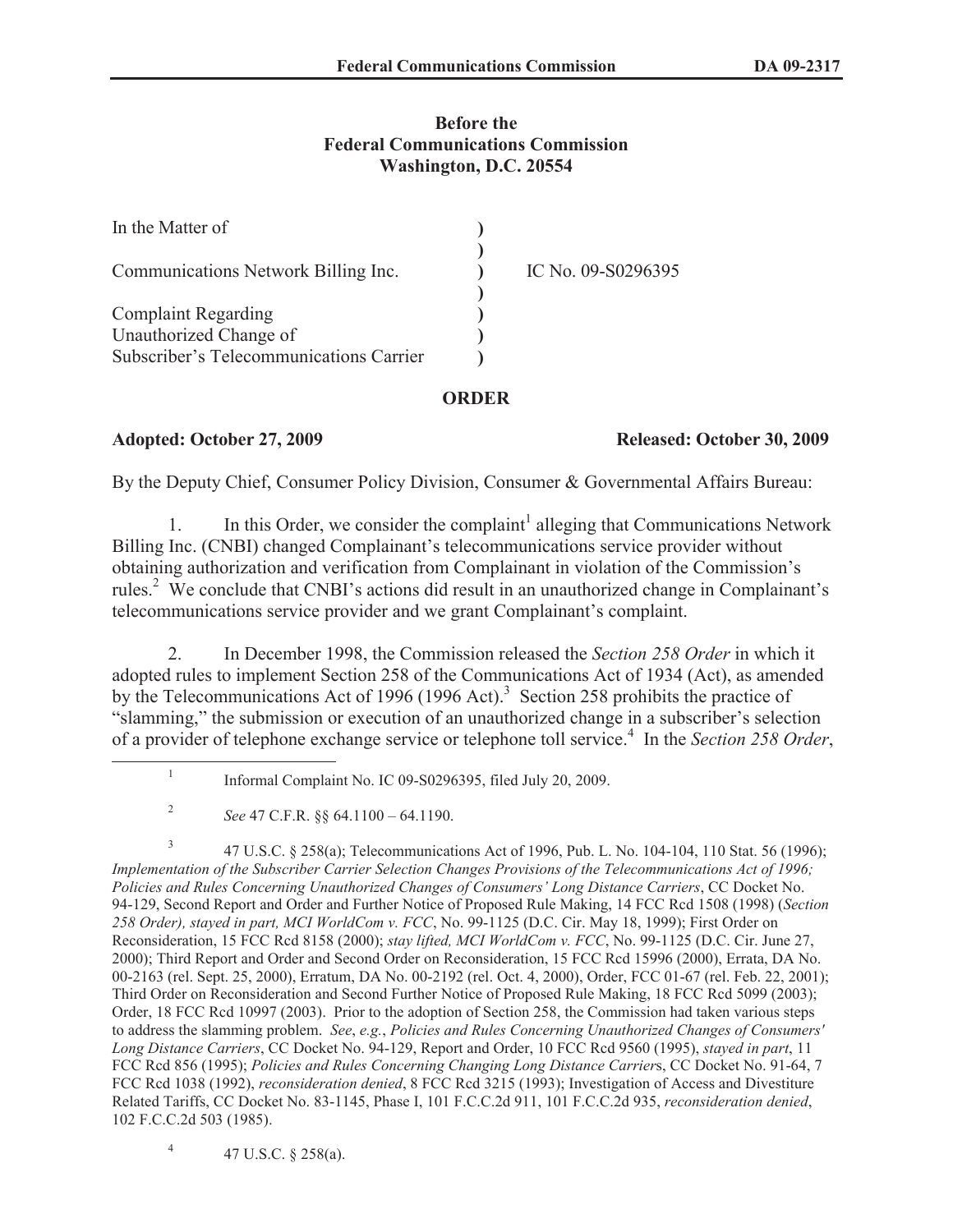the Commission adopted aggressive new rules designed to take the profit out of slamming, broadened the scope of the slamming rules to encompass all carriers, and modified its existing requirements for the authorization and verification of preferred carrier changes. The rules require, among other things, that a carrier receive individual subscriber consent before a carrier change may occur.<sup>5</sup> Pursuant to Section 258, carriers are absolutely barred from changing a customer's preferred local or long distance carrier without first complying with one of the Commission's verification procedures.<sup>6</sup> Specifically, a carrier must: (1) obtain the subscriber's written or electronically signed authorization in a format that meets the requirements of Section 64.1130; (2) obtain confirmation from the subscriber via a toll-free number provided exclusively for the purpose of confirming orders electronically; or (3) utilize an independent third party to verify the subscriber's order.<sup>7</sup>

3. The Commission also has adopted liability rules. These rules require the carrier to absolve the subscriber where the subscriber has not paid his or her bill. In that context, if the subscriber has not already paid charges to the unauthorized carrier, the subscriber is absolved of liability for charges imposed by the unauthorized carrier for service provided during the first 30 days after the unauthorized change.<sup>8</sup> Where the subscriber has paid charges to the unauthorized carrier, the Commission's rules require that the unauthorized carrier pay 150% of those charges to the authorized carrier, and the authorized carrier shall refund or credit to the subscriber 50% of all charges paid by the subscriber to the unauthorized carrier.<sup>9</sup> Carriers should note that our actions in this order do not preclude the Commission from taking additional action, if warranted, pursuant to Section 503 of the Act.<sup>10</sup>

4. We received Complainant's complaint on July 20, 2009, alleging that Complainant's telecommunications service provider had been changed to CNBI without Complainant's authorization. Pursuant to Sections 1.719 and 64.1150 of our rules,<sup>11</sup> we notified CNBI of the complaint and CNBI responded on August 10, 2009.<sup>12</sup> CNBI states that authorization was received and confirmed through third party verification. The Commission's rules state that the verifier may not make any misleading description of the transaction.<sup>13</sup>

- 5 *See* 47 C.F.R. § 64.1120.
- 6 47 U.S.C. § 258(a).

7 *See* 47 C.F.R. § 64.1120(c). Section 64.1130 details the requirements for letter of agency form and content for written or electronically signed authorizations. 47 C.F.R. § 64.1130.

8 *See* 47 C.F.R. §§ 64.1140, 64.1160. Any charges imposed by the unauthorized carrier on the subscriber for service provided after this 30-day period shall be paid by the subscriber to the authorized carrier at the rates the subscriber was paying to the authorized carrier at the time of the unauthorized change. *Id.*

9 *See* 47 C.F.R. §§ 64.1140, 64.1170.

<sup>10</sup> *See* 47 U.S.C. § 503.

<sup>11</sup> 47 C.F.R. § 1.719 (Commission procedure for informal complaints filed pursuant to Section 258 of the Act); 47 C.F.R. § 64.1150 (procedures for resolution of unauthorized changes in preferred carrier).

<sup>12</sup> CNBI's Response to Informal Complaint No. IC 09-S0296395, received August 10, 2009.

<sup>13</sup> *See* 47 C.F.R. § 64.1120 (c)(3)(iii).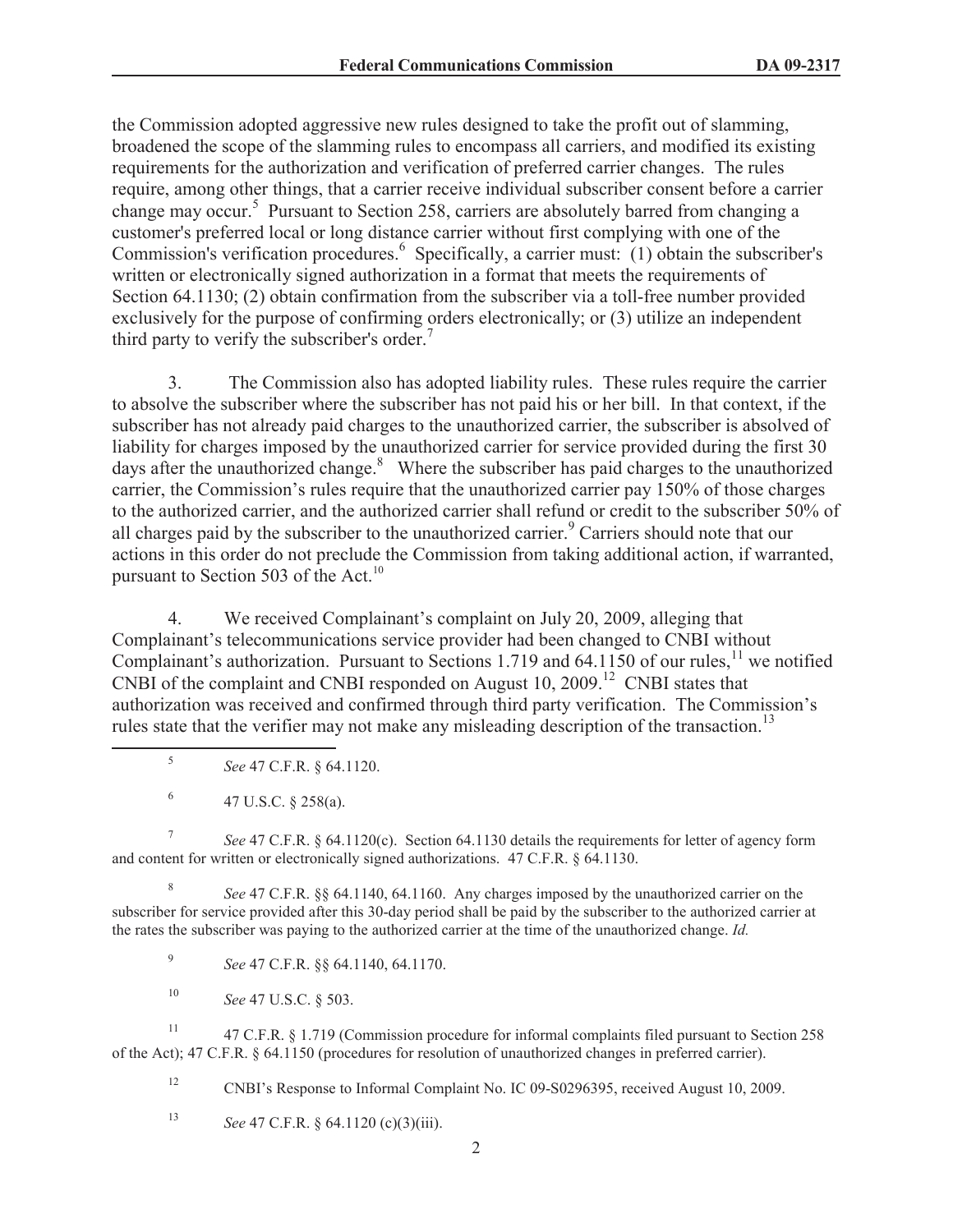CNBI's verifier, however, stated, "I just need a minute of your time to verify and confirm your account information." The purpose of the call is to obtain verification and authorization of the intent to switch carriers, and not to verify and confirm account information. We find that CNBI has failed to produce clear and convincing evidence that Complainant authorized a carrier change.<sup>14</sup> Therefore, we find that CNBI's actions resulted in an unauthorized change in Complainant's telecommunications service provider and we discuss CNBI's liability below.<sup>15</sup>

5. CNBI must remove all charges incurred for service provided to Complainant for the first thirty days after the alleged unauthorized change in accordance with the Commission's liability rules.<sup>16</sup> We have determined that Complainant is entitled to absolution for the charges incurred during the first thirty days after the unauthorized change occurred and that neither Complainant's authorized carrier nor CNBI may pursue any collection against Complainant for those charges.<sup>17</sup> Any charges imposed by CNBI on the subscriber for service provided after this 30-day period shall be paid by the subscriber to their authorized carrier at the rates the subscriber was paying to their authorized carrier at the time of the unauthorized change.<sup>18</sup>

6. Accordingly, IT IS ORDERED that, pursuant to Section 258 of the Communications Act of 1934, as amended, 47 U.S.C. § 258, and Sections 0.141, 0.361 and 1.719 of the Commission's rules, 47 C.F.R. §§ 0.141, 0.361, 1.719, the complaint filed against CNBI IS GRANTED.

7. IT IS FURTHER ORDERED that, pursuant to Section 64.1170(d) of the Commission's rules, 47 C.F.R. § 64.1170(d), Complainant is entitled to absolution for the charges incurred during the first thirty days after the unauthorized change occurred and neither Complainant's authorized carrier nor CNBI may pursue any collection against Complainant for those charges.

<sup>14</sup> *See* 47 C.F.R. § 64.1150(d).

<sup>&</sup>lt;sup>15</sup> If Complainant is unsatisfied with the resolution of this complaint, Complainant may file a formal complaint with the Commission pursuant to Section 1.721 of the Commission's rules, 47 C.F.R. § 1.721. Such filing will be deemed to relate back to the filing date of Complainant's informal complaint so long as the formal complaint is filed within 45 days from the date this order is mailed or delivered electronically to Complainant. *See* 47 C.F.R. § 1.719.

<sup>16</sup> *See* 47 C.F.R. § 64.1160(b).

<sup>17</sup> *See* 47 C.F.R. § 64.1160(d).

<sup>18</sup> *See* 47 C.F.R. §§ 64.1140, 64.1160.